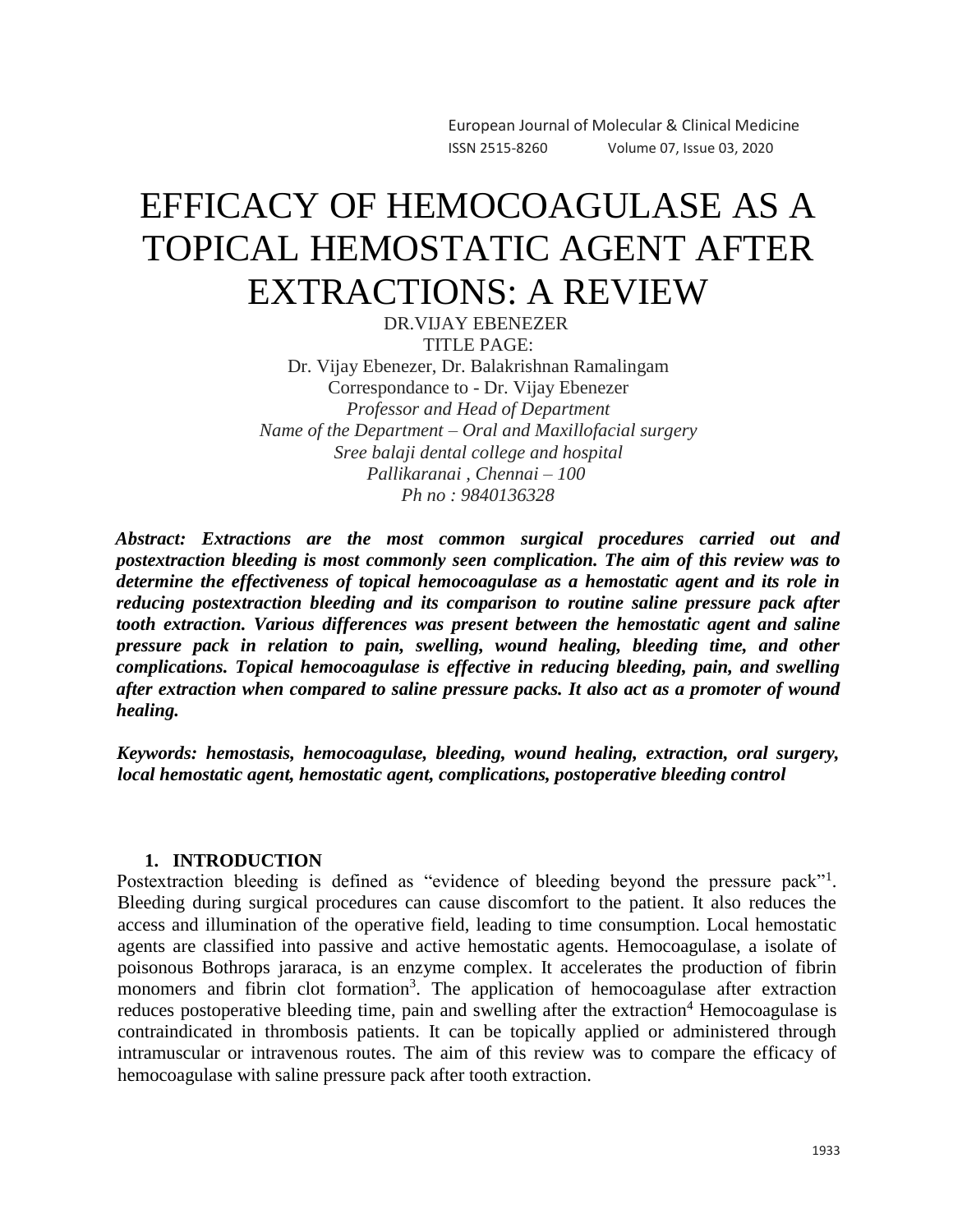## **2. DISCUSSION**

Tooth extraction is a common procedure in oral surgery. Functional and structural alteration is expected after extraction since it was mostly composed of loose connective tissue that contains blood and lymph vessels which are expressed as pain, prolongation of bleeding stoppage time, and swelling<sup>5,6</sup>.

Hemocoagulase has enzymatic actions similar to thromboplastin and thrombin, and thereby promotes rapid blood coagulation and wound healing<sup>10</sup>. Many studies have evaluated the healing mechanism of the extraction socket wound and the physiological changes that occur at the cellular level immediately after extraction<sup>9,10</sup>.

Many studies have evaluated the role of hemocoagulase in reducing the postoperative bleeding stoppage time post extraction. Other parameters such as postoperative pain, swelling, wound healing, and infection rates were also evaluated.

Aslam et al. conducted a study on 20 subjects to evaluate the efficacy of local application of hemocoagulase solution as compared to a placebo in wound healing following dental extraction<sup>11</sup>. To record bleeding stoppage the time from placement of solution till the complete clot formation, stopwatch was used. The differences between the hemocoagulase site and control site were evident. Evaluation of pain was done at the sixth hour, and pain in the hemocoagulase group was less compared to the other group. The authors concluded that the topical hemocoagulase can be used as a hemostatic agent.

Joshi et al. compared bleeding stoppage time between the test (hemocoagulase) and the control groups after symmetrical bilateral orthodontic extractions<sup>13</sup>. A significant difference was present between the test and control groups. The authors concluded that hemocoagulase can be used for managing postextraction bleeding in cardiac patients on aspirin without stopping aspirin before extraction. Its topical use provides faster hemostasis in patients undergoing dental extraction without any adverse effect.

In a study by Solanki et al, the researchers compared bleeding stoppage time, pain,swelling between the test (hemocoagulase) and control (saline pressure pack) groups after undergoing extractions<sup>14</sup>. The authors concluded that application of hemocoagulase to extraction socket will achieve faster hemostasis, reduce pain, swelling, infection and help in wound healing by rapid formation of healthy tissue.

From these studies, postoperative application of hemocoagulase has been shown to reduce postoperative pain,swelling after dental extractions. Rapid hemostasis with the use of hemocoagulase was observed in all these studies

## **3. CONCLUSION**

Based on clinical proof, topical hemocoagulase is an effective hemostatic agent after tooth extractions which also reduces pain, swelling and improves wound healing. More clinical trials are needed to explore the benefits of topical hemocoagulase solution in oral and maxillofacial surgery.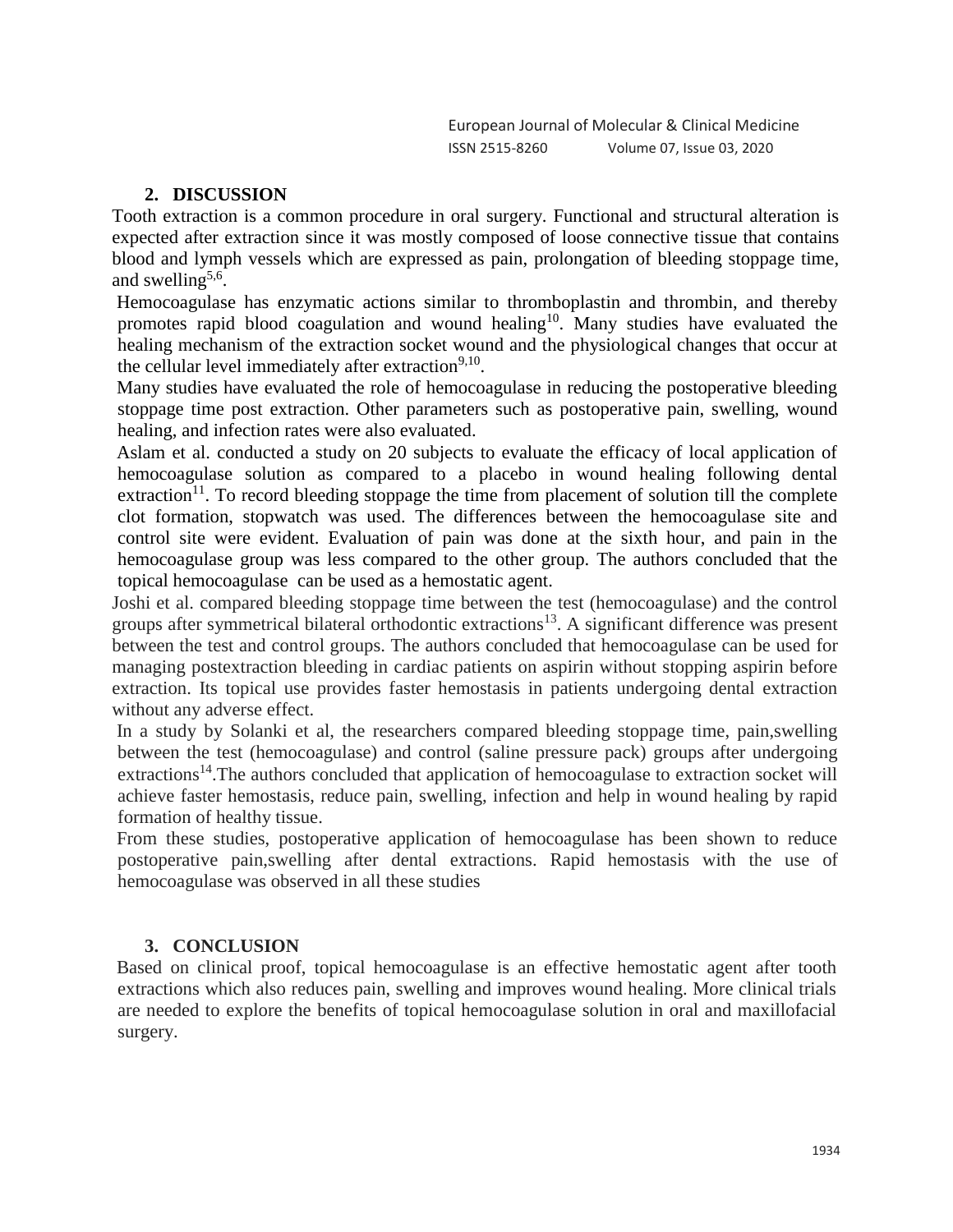European Journal of Molecular & Clinical Medicine ISSN 2515-8260 Volume 07, Issue 03, 2020

#### **4. REFRENCES**

- 5. 1[.Kumar V, Abbas AK, Fausto N, Aster JC: Tissue renewal, regeneration and repair. In](https://evolve.elsevier.com/cs/product/9781416031215?role=student)  [Robbins and Cotran Pathologic Basis of Disease. Saunders Elsevier, Philadelphia; 2010. 79-](https://evolve.elsevier.com/cs/product/9781416031215?role=student) [110.](https://evolve.elsevier.com/cs/product/9781416031215?role=student)
- 6. 2. Kumar S: [Local hemostatic agents in the management of bleeding in oral surgery](https://pdfs.semanticscholar.org/de91/db7fd7584db26a48b941d0f1b7a1cf8ed869.pdf) Asian JPharm Clin Res. 2016, 9:35-41.
- 7. 3. Lu Q, Clemetson JM, Clemetson KJ: [Snake venoms and hemostasis.](https://dx.doi.org/10.1111/j.1538-7836.2005.01358.x) J Thromb Haemost. 2005,3:1791-9.
- 8. 4. [Castro HC, Zingali RB, Albuquerque MG, Pujol-Luz M, Rodrigues CR: Snake venom](https://dx.doi.org/10.1007/s00018-003-3325-z)  [thrombinlike enzymes: from reptilase to now. Cell Mol Life Sci. 2004, 61:843-56.](https://dx.doi.org/10.1007/s00018-003-3325-z)
- 9. 5. Steiner GG, Francis W, Burrell R, et al.: [The healing socket and socket regeneration.](http://www.endoexperience.com/userfiles/file/unnamed/The%20Healing%20Socket%20And%20Socket%20Regeneration.pdf) Compend Contin Educ Dent. 2008, 29:114-6.
- 10. 6[.Sultana J, Molla MR, Kamal M, et al.: Histological differences in wound healing in](https://dx.doi.org/10.3329/bjpath.v24i1.2874)  [maxillofacial region in patients with or without risk factors. Bangladesh J Pathol. 20](https://dx.doi.org/10.3329/bjpath.v24i1.2874)09, 24:3-
- 11. 7.Stocker K, Barlow GH: [The coagulant enzyme from Bothrops atrox venom \(batroxobin\)](https://dx.doi.org/10.1016/S0076-6879(76)45021-8) . Methods Enzymol. 1976, 45:214-23.
- 12. 8[.Shenoy AK, Ramesh KV, Chowta MN, et al.: Effects of botropase](https://dx.doi.org/10.4103/2229-3485.128024) on clotting factors in [healthy human volunteers. Perspect Clin Res. 2014, 5:71-4.](https://dx.doi.org/10.4103/2229-3485.128024)
- 13. 9[.Trombelli L, Farina R, Marzola A, et al.: Modeling and remodeling of human extraction](https://dx.doi.org/10.1111/j.1600-051X.2008.01246.x)  [sockets. J Clin Periodontol. 2008, 35:630-9.](https://dx.doi.org/10.1111/j.1600-051X.2008.01246.x)
- 14. 10. Boyne PJ: [Osseous repair of the postextraction alveolus in man](https://dx.doi.org/10.1016/0030-4220(66)90104-6) . Oral Surg Oral Med OralPathol Oral Radiol. 1966, 21:805-13.
- 15. 11[.Aslam S, Francis PG, Rao BH, et al.: A double blind study on the efficacy of local](https://dx.doi.org/10.5005/jp-journals-10024-1334)  [application of hemocoagulase solution in wound healing. J Contemp Dent Pract. 2013,](https://dx.doi.org/10.5005/jp-journals-10024-1334)  [14:394-400.](https://dx.doi.org/10.5005/jp-journals-10024-1334)
- 16. 12[.Majumder K, Shalender S, Rao JK, et al.: Efficacy of haemocoagulase as a topical](https://dx.doi.org/10.4236/ijcm.2014.514117)  [haemostatic agent after minor oral surgical procedures: A prospective study. Int J Clin Med.](https://dx.doi.org/10.4236/ijcm.2014.514117)  [2014, 5:875-](https://dx.doi.org/10.4236/ijcm.2014.514117)
- 17. 13[.Joshi SA, Gadre KS, Halli R, Shandilya R: Topical use of Hemocoagulase \(Reptilase\): A](https://dx.doi.org/10.4103/2231-0746.133082)  [simple and effective way of managing post-extraction bleeding. Ann Maxillofac Surg. 2014,](https://dx.doi.org/10.4103/2231-0746.133082)  [4:119.](https://dx.doi.org/10.4103/2231-0746.133082)